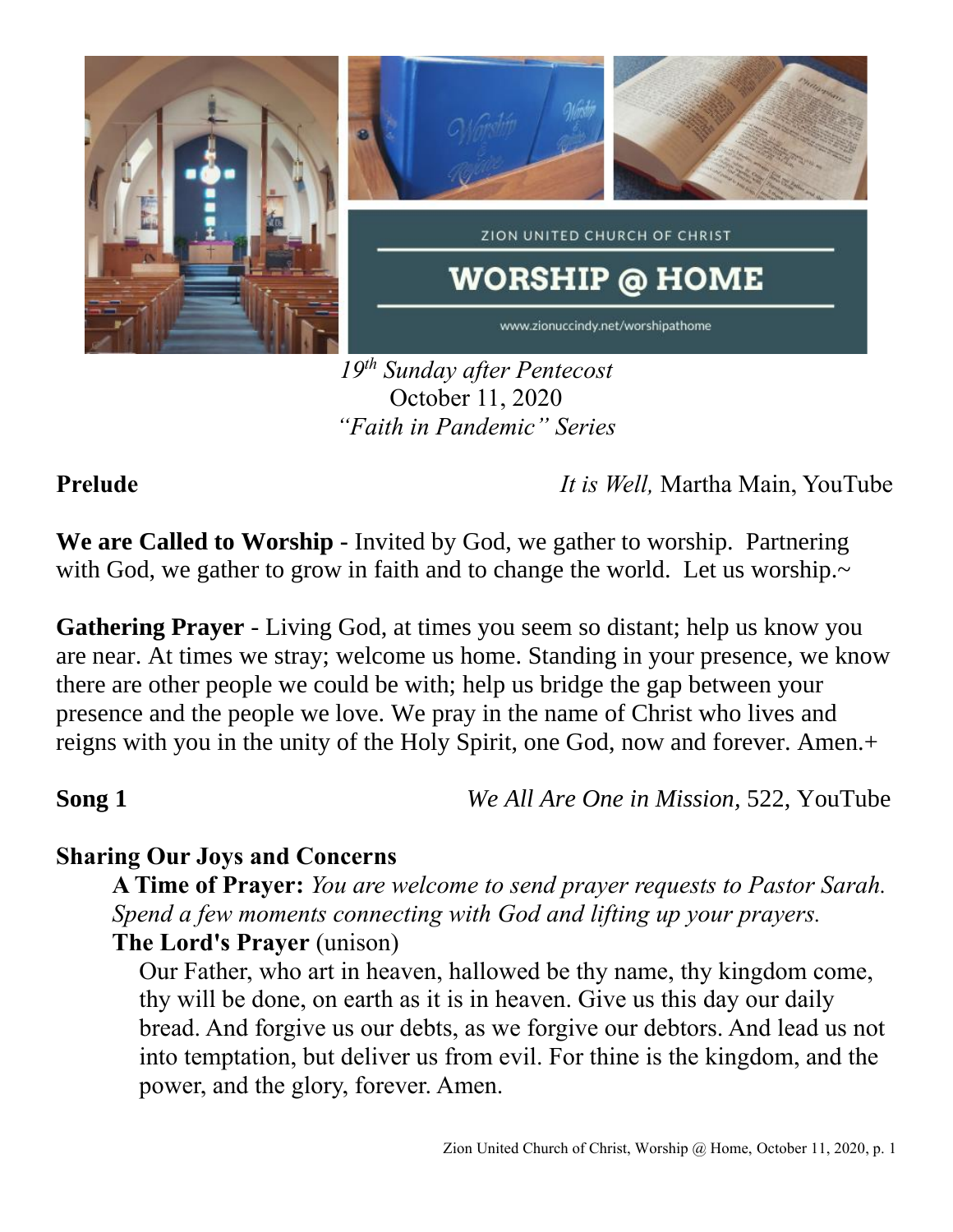**Special Music** *Blowin in the Wind/America*, YouTube Martha Main and Michael Main

**We Hear God's Word** Psalm 118:1-9, 28-29 (NRSV)

118 Give thanks to the LORD because he is good, because his faithful love lasts forever. <sup>2</sup> Let Israel say it: "God's faithful love lasts forever!" <sup>3</sup> Let the house of Aaron say it: "God's faithful love lasts forever!" <sup>4</sup> Let those who honor the LORD say it: "God's faithful love lasts forever!" <sup>5</sup> In tight circumstances, I cried out to the LORD. The LORD answered me with wide-open spaces.  $6$  The LORD is for me—I won't be afraid. What can anyone do to me? <sup>7</sup> The LORD is for me—as my helper. I look in victory on those who hate me. <sup>8</sup> It's far better to take refuge in the LORD than to trust any human. <sup>9</sup> It's far better to take refuge in the LORD than to trust any human leader.

<sup>28</sup> You are my God—I will give thanks to you! You are my God—I will lift you up high!  $^{29}$  Give thanks to the LORD because he is good,

because his faithful love lasts forever.

**Virtual Choir** *I Love to Tell the Story, verse 1*

**Meditation** "Faith in Pandemic," Judy Amlin

## **We Respond to God's Word with Our Giving Offertory**

You're invited to take out your checkbook in these moments. As you write out your offering, be prayerful with each letter and number. In times such as these, when money becomes tight and our economy is under strain, God

Zion United Church of Christ, Worship @ Home, October 11, 2020, p. 2